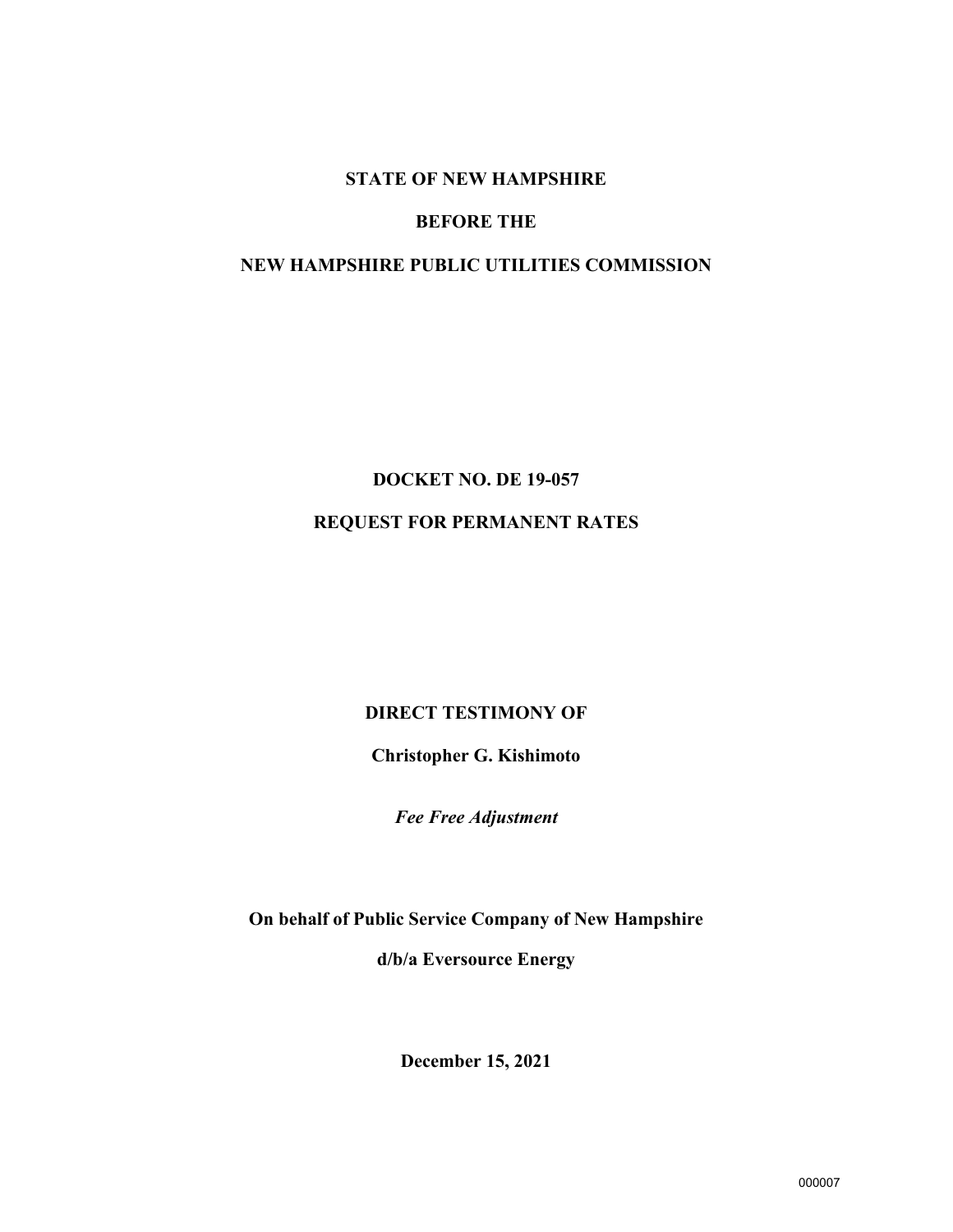# **TABLE OF CONTENTS**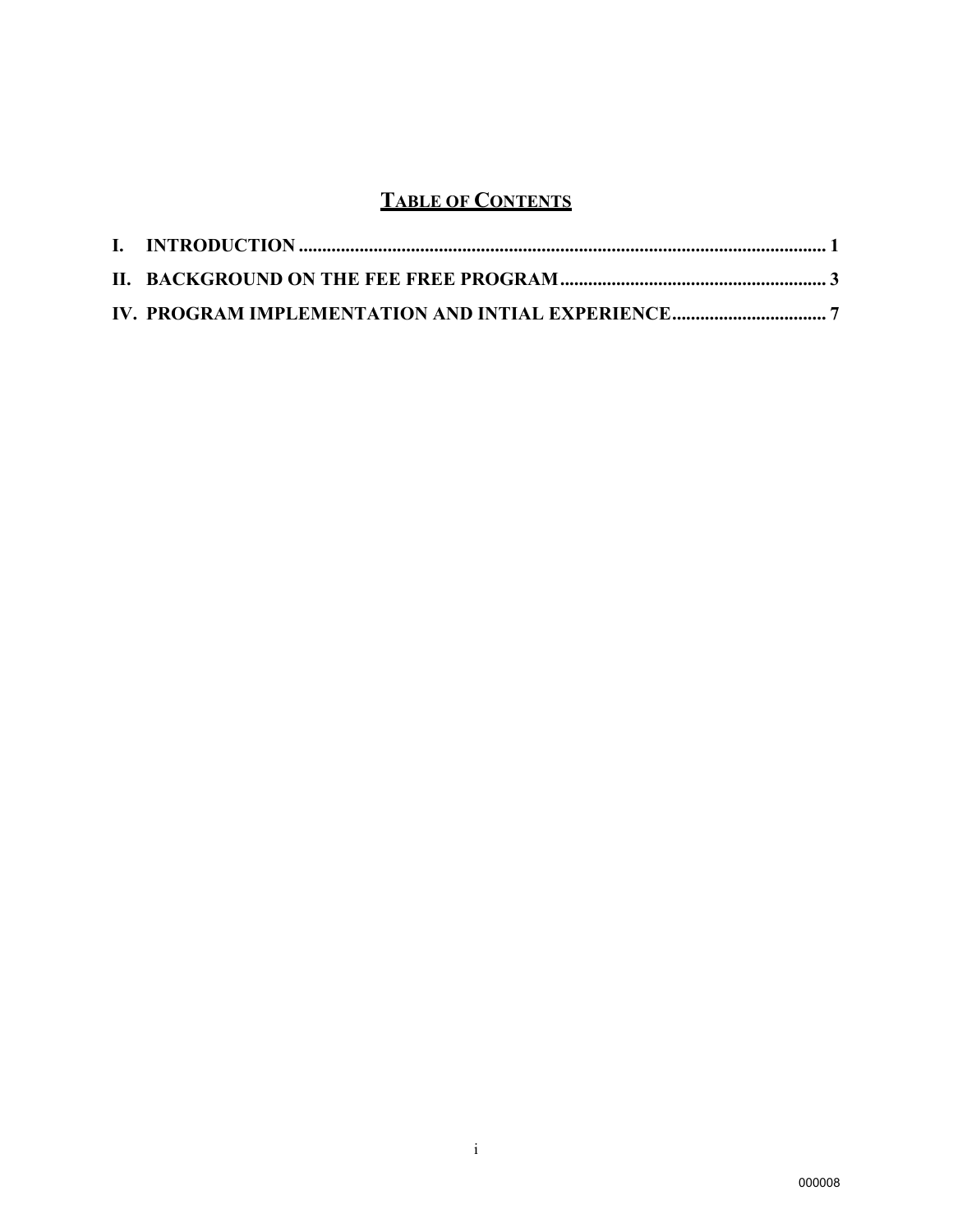Public Service Company of New Hampshire d/b/a Eversource Energy Docket No. DE 19-057 Testimony of Christopher G. Kishimoto December 15, 2021 Page 1 of 11

#### **STATE OF NEW HAMPSHIRE**

#### **BEFORE THE NEW HAMPSHIRE PUBLIC UTILITIES COMMISSION**

#### **DIRECT TESTIMONY OF CHRISTOPHER G. KISHIMOTO**

### **PETITION OF PUBLIC SERVICE COMPANY OF NEW HAMPSHIRE d/b/a EVERSOURCE ENERGY REQUEST FOR CHANGE IN PERMANENT DISTRIBUTION RATES FEE FREE CREDIT CARD PAYMENT PROGRAM**

**December 15, 2021** 

**Docket No. DE 19-057 \_\_\_\_\_\_\_\_\_\_\_\_\_\_\_\_\_\_\_\_\_\_\_\_\_\_\_\_\_\_\_\_\_\_\_\_\_\_\_\_\_\_\_\_\_\_\_\_\_\_\_\_\_\_\_\_\_\_\_\_\_** 

#### <span id="page-2-0"></span>1 **I. INTRODUCTION**

| 2              | Q. | Please state your full name, position and business address.                                           |
|----------------|----|-------------------------------------------------------------------------------------------------------|
| 3              | A. | My name is Christopher G. Kishimoto. I am employed by Eversource Energy Service                       |
| $\overline{4}$ |    | Company as Manager, Payments and Print. My business address is 107 Selden Street,                     |
| 5              |    | Berlin, Connecticut 06037. In my role, I manage payment and print operations on behalf                |
| 6              |    | of the operating companies of Eversource Energy, including Public Service Company of                  |
| 7              |    | New Hampshire d/b/a Eversource Energy ("Eversource" or the "Company").                                |
| 8<br>9         | Q. | Have you previously testified before the New Hampshire Public Utilities Commission<br>("Commission")? |
| 10             | A. | No.                                                                                                   |
| 11             | Q. | Please summarize your educational background.                                                         |
| 12             | A. | I earned a Bachelor of Science degree in Accounting from the University of Connecticut                |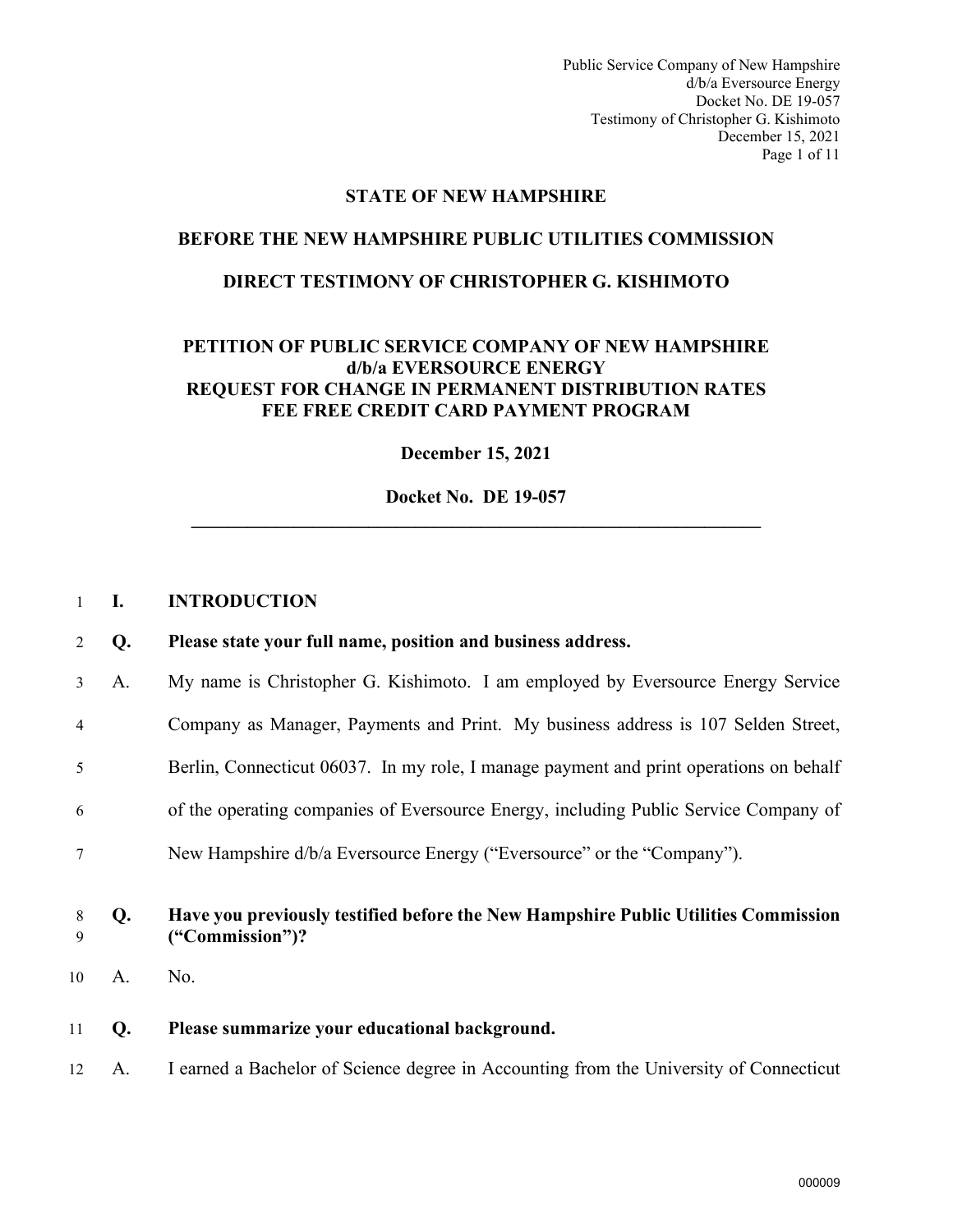| $\mathbf{1}$   |    | School of Business. I am in process of earning a Master of Business Administration degree  |
|----------------|----|--------------------------------------------------------------------------------------------|
| $\overline{2}$ |    | from the Quinnipiac University School of Business.                                         |
| $\mathfrak{Z}$ | Q. | Please summarize your professional experience.                                             |
| 4              | A. | I have 11 years of experience in the energy industry after joining Eversource, formerly    |
| 5              |    | Northeast Utilities, as an accountant in 2010. In 2018, I joined Eversource's Customer     |
| 6              |    | Operations organization as a Meter-to-Cash Strategist, then transitioned to the Payments   |
| 7              |    | and Print department as a Customer Service Consultant in 2019, before accepting a          |
| 8              |    | Supervisor role in 2020. In that role, I helped lead the team to implement New Hampshire's |
| 9              |    | Fee Free program in February 2021. In April 2021, I accepted my current role as Manager,   |
| $10\,$         |    | Payments and Print, where, as previously stated, I manage payment and print operations     |
| 11             |    | on behalf of the operating companies of Eversource Energy.                                 |
| 12             | Q. | What is the purpose of your testimony?                                                     |
| 13             | A. | The purpose of my testimony is to describe the Company's efforts to date to implement the  |
| 14             |    | Fee Free credit/debit card program that was authorized by the Commission in its approval   |
| 15             |    | of the October 9, 2020 Settlement Agreement ("Settlement Agreement") in Order No.          |
| 16             |    | 26,433 (December 15, 2020) in this docket. The Settlement Agreement established the        |
| 17             |    | framework for the program and associated cost recovery. My testimony will describe the     |

18 implementation of the program and the resulting costs to date.

# 19 **Q. Are you presenting any attachments in addition to your testimony?**

20 A. Yes, I am presenting the following attachments in support of this testimony: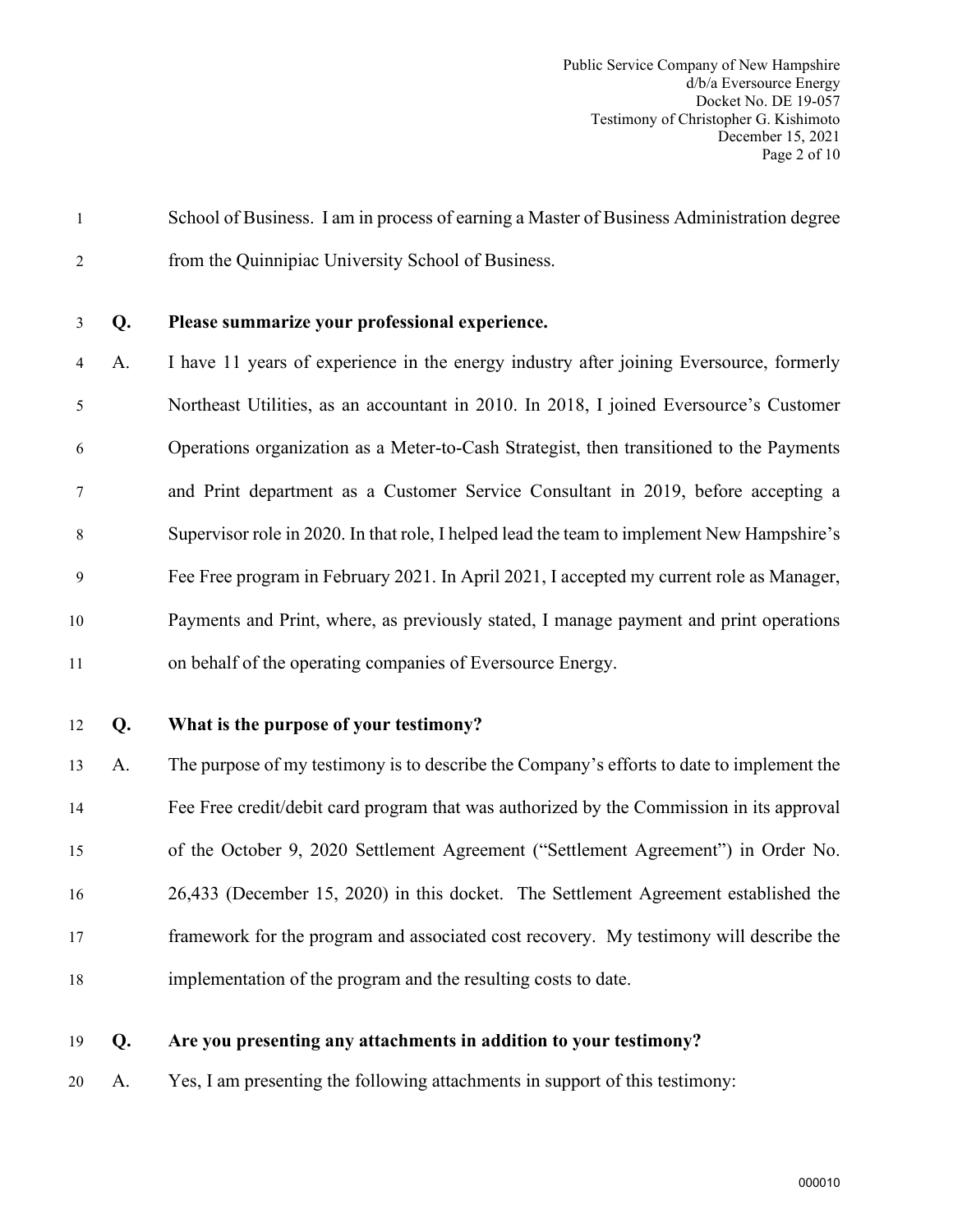| <b>Exhibit Designation</b> | <b>Purpose/Description</b>                    |  |
|----------------------------|-----------------------------------------------|--|
| Attachment CGK-1           | Fee Free Net Cost Comparison – Year 1 Results |  |
| Attachment CGK-2           | <b>Annual Monitoring Metrics</b>              |  |

#### 1 **Q. How is your testimony organized?**

- 2 A. In addition to this introductory section, my testimony is organized into the following 3 sections:
- 4 Section II provides background on the Fee Free program, including the Company's 5 initial proposal and the terms of the Settlement Agreement; and
- 6 Section III discusses the Company's initial experience with the program in New 7 Hampshire.

#### <span id="page-4-0"></span>8 **II. BACKGROUND ON THE FEE FREE PROGRAM**

#### 9 **Q. Please describe the purpose of the Fee Free credit/debit card program.**

 A. As described in the May 28, 2019 testimony of Penelope McLean Conner in this docket, customers have greater choice in the methods available for conducting business than in years past. The Fee Free program was proposed to meet customer needs and expectations by eliminating the transaction fee for certain credit and debit card payments and to recover the cost of this arrangement through base distribution rates. In the Company's experience, customers want the convenience of paying their monthly bills with a credit or debit card without incurring a transaction fee and found that transaction fees were a significant driver of customer dissatisfaction.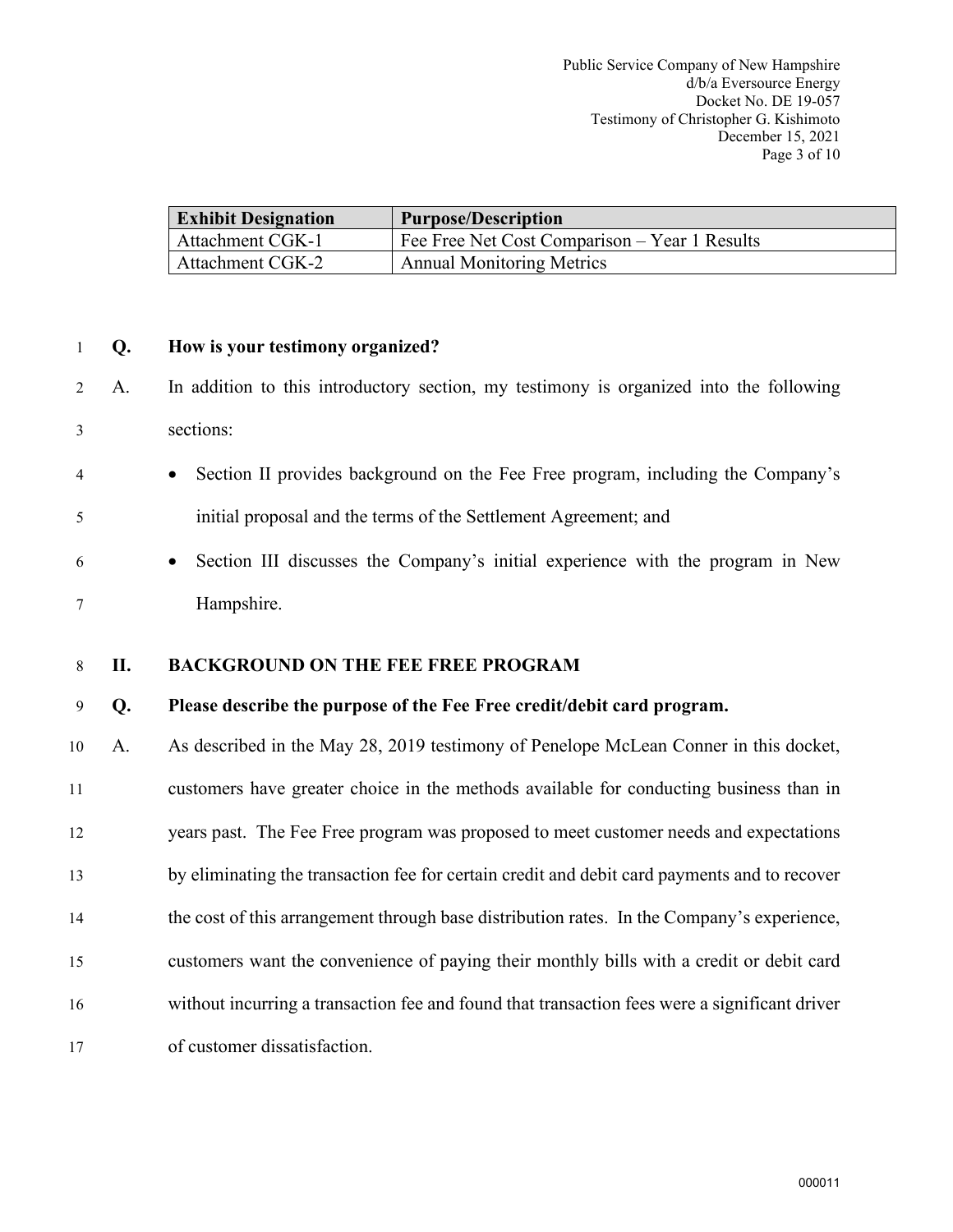| $\mathbf{1}$   | Q. | As initially proposed, did the Company intend to provide the option to all customers?       |
|----------------|----|---------------------------------------------------------------------------------------------|
| 2              | A. | No. Under Eversource's initial proposal, the fee free option would be available only to     |
| $\mathfrak{Z}$ |    | residential customers because those customers are the largest customer segment and in       |
| $\overline{4}$ |    | aggregate constitute the largest number of payments made. Also, non-residential             |
| 5              |    | customers are more accustomed to credit card fees and are better able to bear the cost of   |
| 6              |    | those fees than residential customers.                                                      |
| 7              | Q. | Did the Company develop estimates of the costs associated with the program?                 |
| 8              | A. | Yes. Under Eversource's initial proposal, the Company developed cost estimates based on     |
| 9              |    | the terms of the contract with its payment vendor, which had a sliding-scale cost structure |
| 10             |    | where the pre-transaction cost was aligned with the ratio of credit to debit card payments  |
| 11             |    | and the average payment amounts. The transaction fee that would be incurred by the          |
| 12             |    | Company for having the vendor process these transactions would start at a particular rate   |
| 13             |    | but could increase or decrease depending upon the average payment amount and ratio of       |
| 14             |    | credit/debit card transactions that actually occur in a particular quarterly period. The    |
| 15             |    | sliding scale cost structure was necessary because the experience and expertise of both the |
| 16             |    | Company and the vendor indicated that an increasing portion of residential customers        |

- 17 would migrate to this service within the first few years of its offering.
	-

#### 18 **Q. Did the Company have certain expectations on customer migration?**

19 A. Yes. At the time of the rate case filing in May 2019, the expected migration rose from 20 about 5 percent of customers in the first year to 14 percent by year four. Also, based on 21 what the Company had seen in other states, customer migration to fee free payment options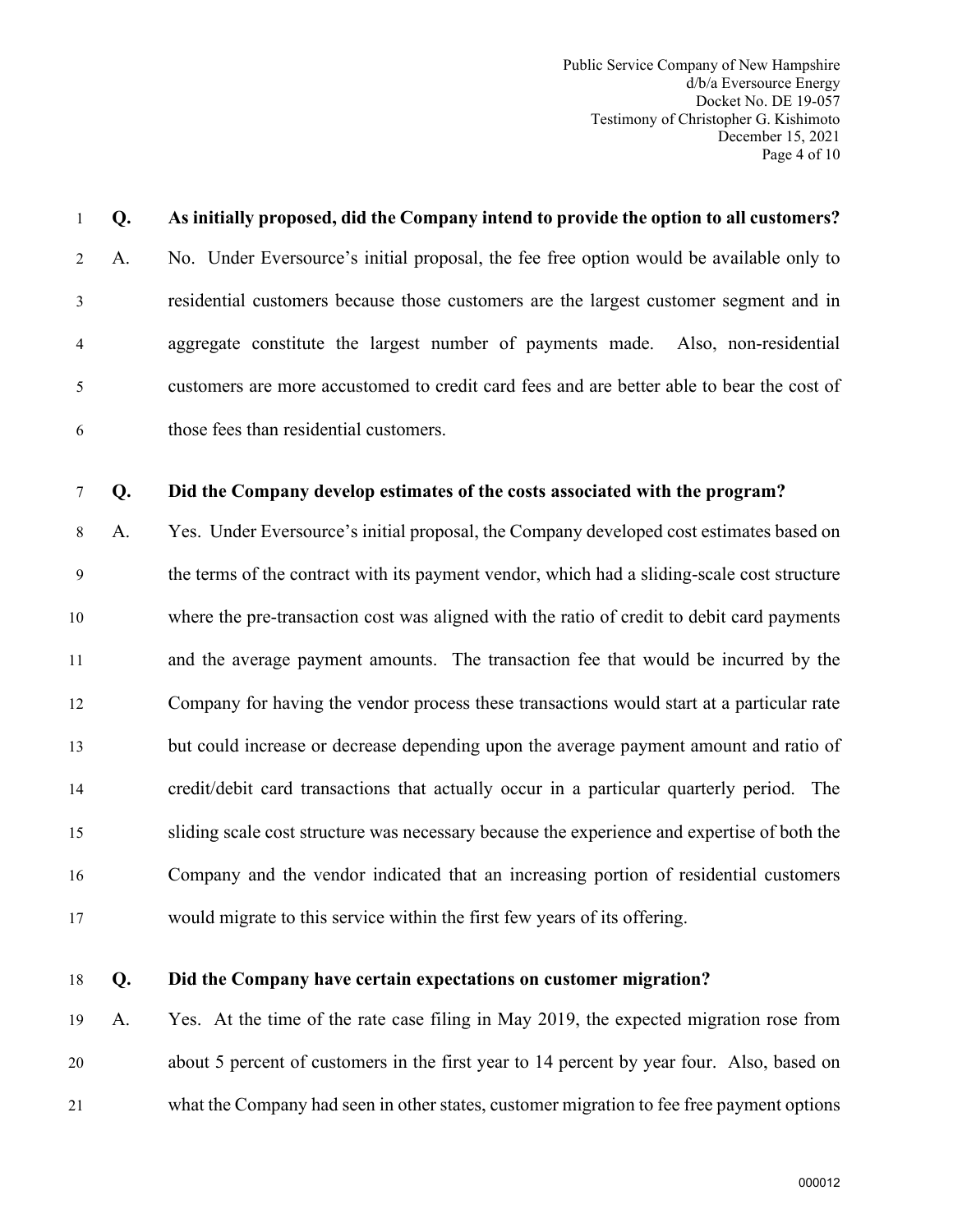Public Service Company of New Hampshire d/b/a Eversource Energy Docket No. DE 19-057 Testimony of Christopher G. Kishimoto December 15, 2021 Page 5 of 10

|   | Q. | Did the Company make changes to its proposal based on input from parties during<br>the rate case? |
|---|----|---------------------------------------------------------------------------------------------------|
| 3 |    | were based on not promoting the option.                                                           |
| 2 |    | did not intend to promote the fee free option and Eversource's expectations for migration         |
|   |    | was happening without advertisement or promotion to customers. Likewise, Eversource               |

6 A. Yes. Over the course of the rate case, parties commented on the Company's proposal and 7 suggested various changes to it. Among the issues were whether the fee free option should 8 be available for recurring payments and the kinds of metrics that should be reported to 9 understand the migration. Additionally, during the course of the case, Eversource obtained 10 additional information from its affiliate in Connecticut on customer migration rates. In the 11 end, these comments and additional information led to adjustments to the Company's 12 proposal, and ultimately informed the program framework in the Settlement Agreement.

# 13 **Q. Please describe the structure of the Fee Free program as authorized in the Settlement**  14 **Agreement.**

 A. As described in Section 12 and in Appendix 6 of the Settlement Agreement, the final program design was substantially the same as the Company had proposed. The Fee Free credit/debit card payments were to be implemented as an option for residential customers for one-time, rather than recurring, payments. Customers who wish to pay by credit or debit card each month are required to enter their credit or debit card payment information for each payment made.

# 21 Also, the Company agreed to monitor the customer adoption rate and report on the adoption 22 rate to the Commission Staff (now the Department of Energy Staff) and the Office of the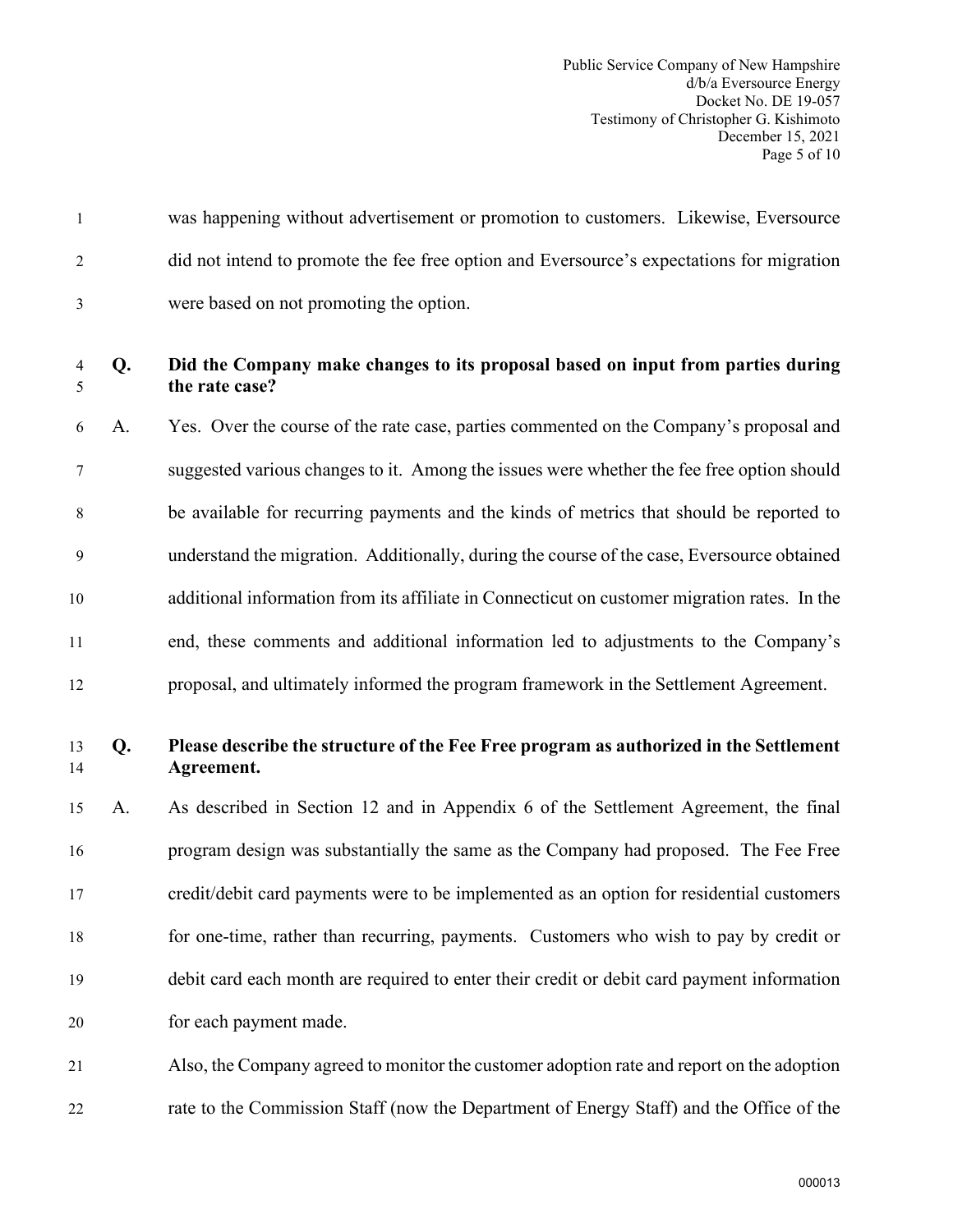Public Service Company of New Hampshire d/b/a Eversource Energy Docket No. DE 19-057 Testimony of Christopher G. Kishimoto December 15, 2021 Page 6 of 10

1 Consumer Advocate ("OCA") and to work with the settling parties to determine whether 2 amendments to the program, such as expansion to commercial customers or to allow for 3 recurring payments, should be recommended to the Commission for approval in the future.

## 4 **Q. Does the Settlement Agreement contain certain assumptions related to adoption rates**  5 **and costs for the program?**

6 A. Yes, as described in Appendix 6 of the Settlement Agreement, the updated yearly adoption 7 rates as a percent of total payments were adjusted to 5 percent, 6.3 percent, 7.6 percent and 8 8.9 percent for years 1 through 4, respectively. As a result of lowering the adoption rate 9 assumptions, the costs also came down to an anticipated \$520,497 per year average over 10 the first four years. The first-year costs were expected to be the lowest at around \$375,000, 11 which was the amount included in rates.

 Specifically, Section 12.3 of the Settlement Agreement allowed the Company to recover \$375,000 of program-related costs in base rates annually beginning January 1, 2021, subject to reconciliation at the time of the Company's next rate case, with carrying charges on the over- or under-recovered balance calculated using the Prime Rate. Further, if the 16 actual costs resulting from customers' adoption of the fee free option exceed the \$375,000 allowed in rates in the first year, the Company shall increase the amount in rates to an amount reflecting the estimated cost, but not more than \$520,500, effective February 1, 2022. Section 12.3 stated that testimony and supporting materials relating to such increase, if requested, shall be included in the materials submitted with the Company's Stranded Cost Recovery Charge filing for effect on February 1, 2022.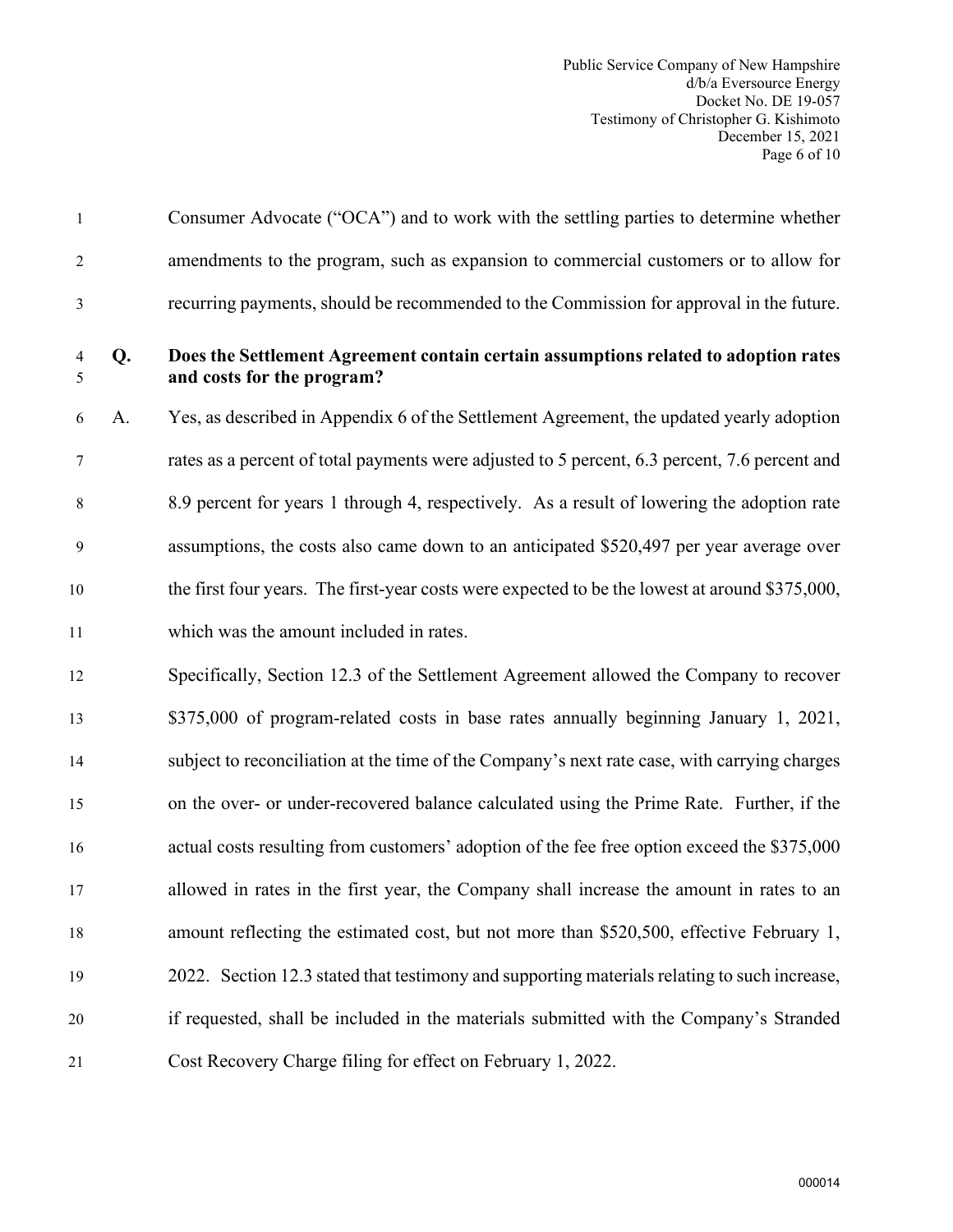Public Service Company of New Hampshire d/b/a Eversource Energy Docket No. DE 19-057 Testimony of Christopher G. Kishimoto December 15, 2021 Page 7 of 10

| $\mathbf{1}$   | Q. | What does the \$375,000 allowed in base rates represent?                                     |
|----------------|----|----------------------------------------------------------------------------------------------|
| 2              | A. | As shown in Attachment CGK-1, the \$375,000 allowed in base distribution rates represents    |
| $\mathbf{3}$   |    | the first-year net cost of the Fee Free program expenses, assuming a penetration rate of 5.0 |
| $\overline{4}$ |    | percent of total customers in the first year of the program or a total volume of 263,447     |
| 5              |    | payments. The total cost of the credit card fees for those customers that chose to pay their |
| 6              |    | bills using a credit card at a cost of \$1.48 per payment was assumed to be \$389,901 with   |
| $\tau$         |    | offsetting savings of \$15,443 for a net cost of \$374,458 in the first year. The offsetting |
| 8              |    | savings estimate represented incremental credit card usage over and above the 3 percent      |
| 9              |    | penetration rate prior to the start of the program.                                          |

## <span id="page-8-0"></span>10 **IV. PROGRAM IMPLEMENTATION AND INTIAL EXPERIENCE**

#### 11 **Q. When did the Company implement the Fee Free program in New Hampshire?**

12 A. Following the Commission's approval in December 2020, the Company began work on 13 implementing the fee free option and it was first available to customers on February 11, 14 2021.

#### 15 **Q. What has been the experience thus far with customer adoption rates?**

 A. As described above, the Company's adjusted adoption expectations were for 5 percent, 6.3 17 percent, 7.6 percent and 8.9 percent of customer payments to be made using this option in years 1 through 4, respectively. As of October 31, 2021, in the first 9 months of the program, the Company has seen a year-to-date adoption rate of 5.4 percent of total residential customer payments, which is above expectations. The Company estimates that the annual adoption rate will be about 5.7 percent of total customer residential payments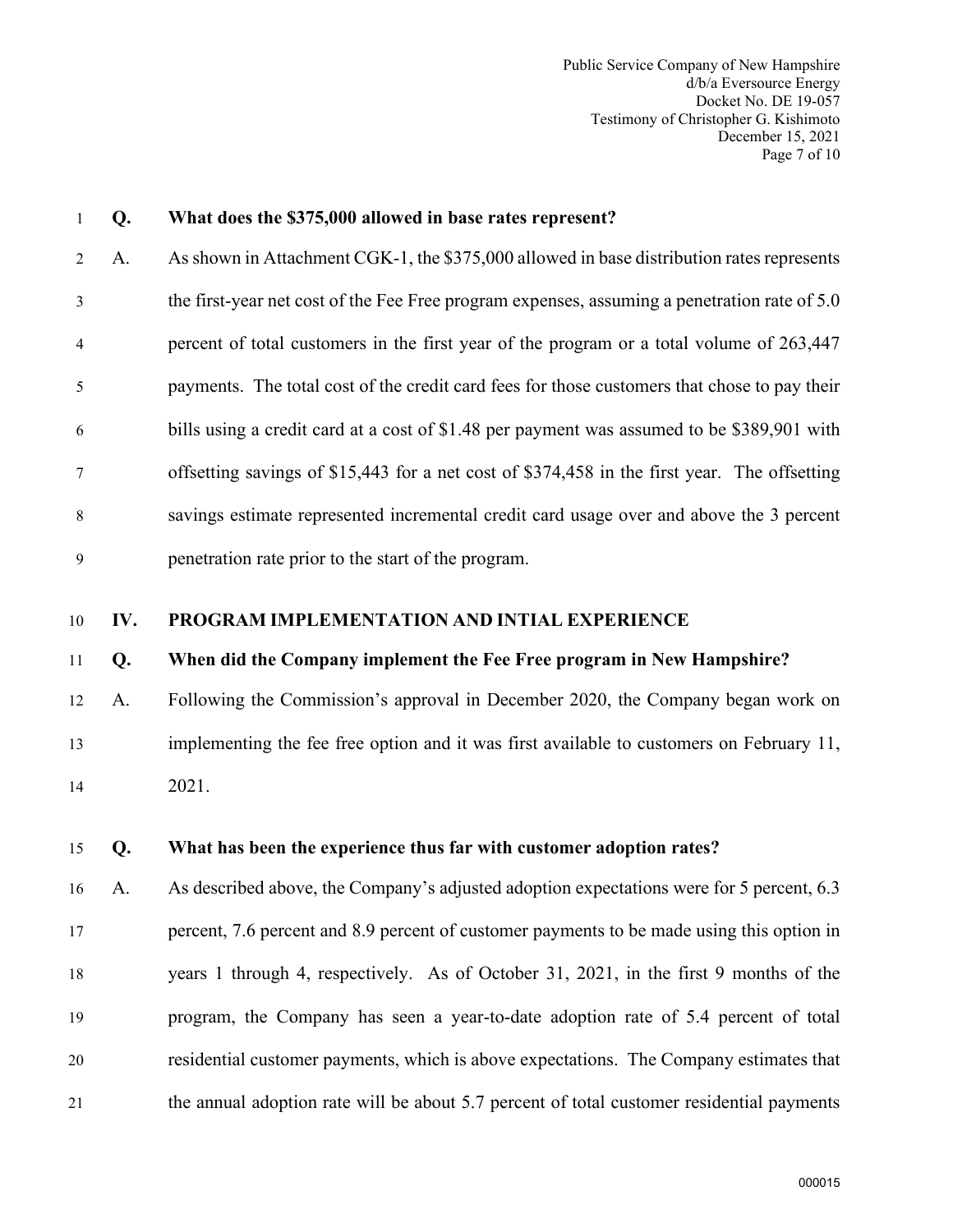1 or 286,000 residential credit card payments. This annual estimate exceeds the assumed 2 volume presented in Appendix 6 of the Settlement Agreement.

#### 3 **Q. What are the anticipated costs of the program in the first year?**

4 A. As described above, \$375,000 was included in base rates as the anticipated net cost in the 5 first year of the program. The actual cost to date has been \$267,110 in the first 9 months 6 the program with estimated offsetting savings of \$4,998, resulting in a net cost of \$262,112 7 for the first 9 months. At current program participation rates, the Company expects the 8 cost for the first 12 months of the program will be approximately \$400,000 with estimated 9 offsetting savings of approximately \$8,000, resulting in a net cost of \$392,000 for the first 10 twelve months. This exceeds the projected first year estimate by \$18,000 but is below the 11 annual cap of \$520,500.

#### 12 **Q. Do you expect to see adoption rates continuing to trend above expectations?**

 A. Yes, the Company expects adoption rates to trend above expectation based on current performance. When the Company revised its New Hampshire projections based on actual participation in the Connecticut program, the Company underestimated the impact of COVID on the program growth. Per the initial filing, the Company has not advertised the fee free program on the Company website, and customers do not know the credit card payment is fee free until they make a credit card payment. The higher-than-expected program growth is driven by repeat customers; 52 percent of all New Hampshire residential credit card payments made since the fee-free program went live on February 11, 2021 were made by customers who paid by credit card five or more times. The Company expects the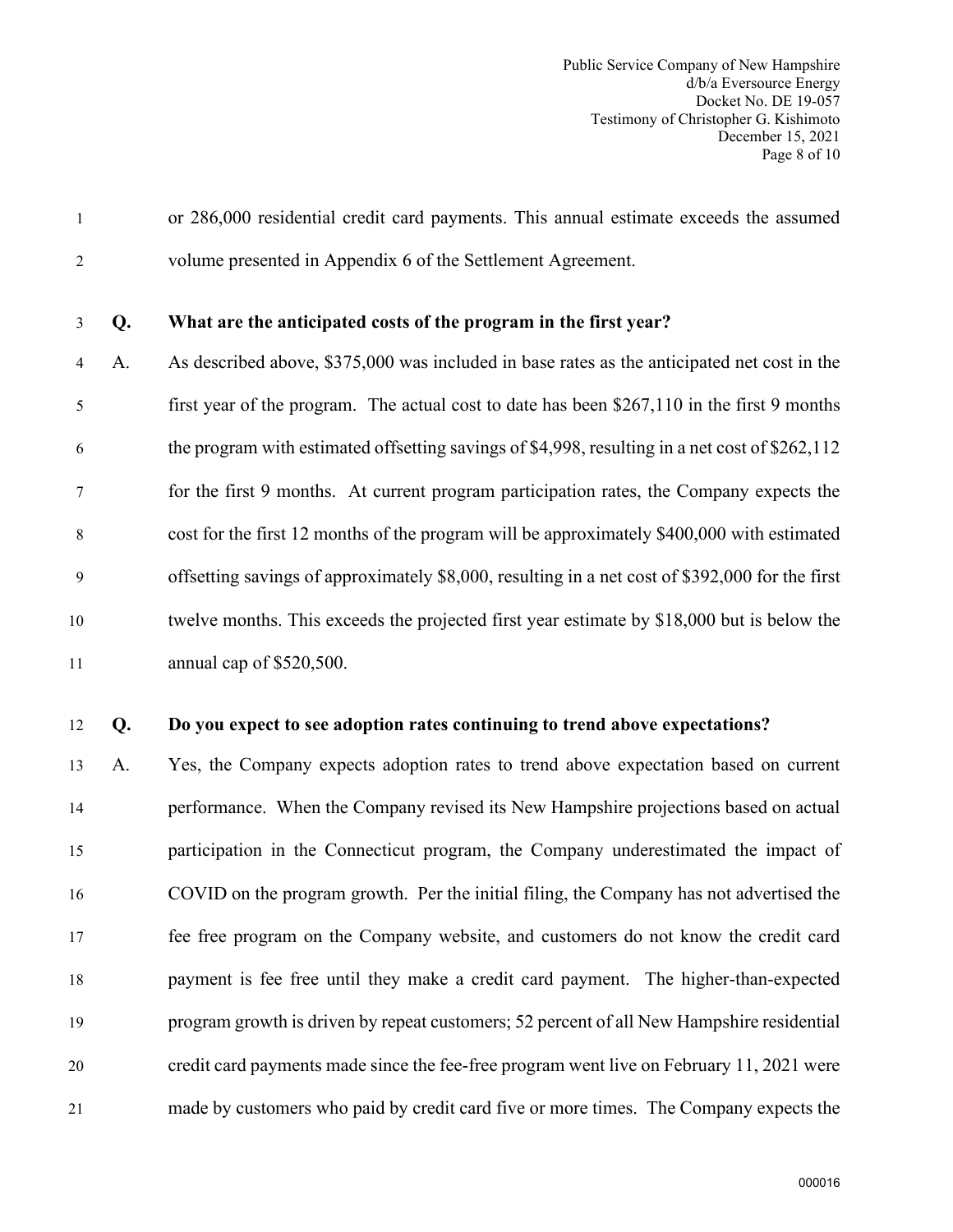| $\mathbf{1}$   |    | rate of increase to continue as more customers learn about the program.                      |
|----------------|----|----------------------------------------------------------------------------------------------|
| 2              | Q. | Is the Company proposing any changes in light of this trend?                                 |
| $\mathfrak{Z}$ | A. | Although the actual costs are trending slightly higher than estimated, the Company is not    |
| $\overline{4}$ |    | requesting that the amount in rates be raised at this time. As identified in Section 12.3 of |
| 5              |    | the Settlement Agreement, any over- or under-recovered balances associated with the          |
| 6              |    | program will be reconciled at the time of the Company's next rate case.                      |
| $\tau$         | Q. | Is the Company recommending any changes to the program at this time?                         |
| 8              | A. | No. Section 12.2(b) of the Settlement Agreement requires the Company to monitor the          |
| 9              |    | adoption rate by customers and report on the adoption rate to the settling parties to        |
| 10             |    | determine whether amendments to the Fee Free program, such as expansion to commercial        |
| 11             |    | customers or to allow for recurring payments, should be recommended to the Commission        |
| 12             |    | for approval. At this time, the Company is not recommending any changes to the program       |
| 13             |    | and will continue to monitor and report on the costs and adoption rates on an annual basis.  |
| 14             | Q. | Is the Company including any reports regarding the program?                                  |
| 15             | A. | Yes. The Company is reporting based on suggested tracking used in the Connecticut fee        |
| 16             |    | free program. The Company provided a list of specific monitoring activities and metrics      |
| 17             |    | in response to TS-2-001 during the rate case. Included with this testimony as Attachment     |
| 18             |    | CGK-2 is the Company's first compliance report based on data from initial implementation     |
| 19             |    | on February 11, 2021 through October 31, 2021 based on those metrics identified during       |
| 20             |    | the rate case as described above.                                                            |